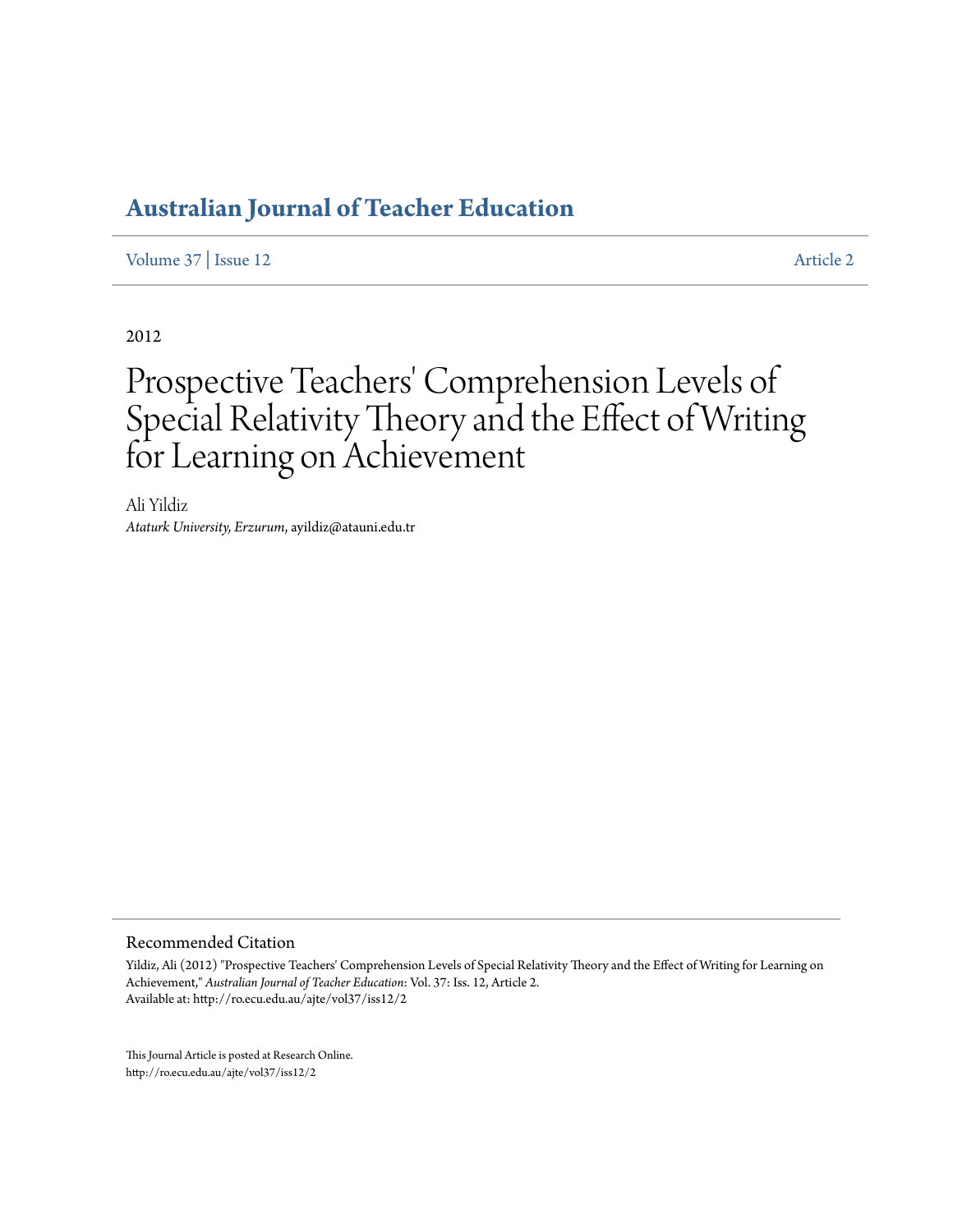# **Prospective Teachers' Comprehension Levels of Special Relativity Theory and the Effect of Writing for Learning on Achievement**

# Ali Yildiz Ataturk University, Erzurum

*Abstract: In the present study, the comprehension levels of special relativity theory in prospective teachers who take the Introduction to Modern Physics lesson in the faculty of education science teaching department and the effect of writing for learning on their achievement is researched. In the research, a control group pre-test post-test quasiexperimental research model was used. Research data were obtained by using open-ended questions prepared by the researcher. The lesson was conducted in the beginning by using the verbal-written explanation method. Then each student in the experimental group wrote a summary which clearly explains the special relativity theory for a high school student within the framework of the writing for learning activity. By contrast, the control group students solved the problems related to the subject in the course book. A total of 73 students (51 female and 22 male) studying at the second grade in the 2011-2012 academic year participated in the study. The research findings showed that the comprehension levels of special relativity theory in prospective teachers were low; the result obtained by the qualitative and quantitative comparison of the post-test results of the experimental and control groups and their achievement percentage in the exam were in favor of the experimental group. Furthermore, 87.2% of the students who wrote down their opinions about the activity of writing for learning understood the special relativity theory; and the activity of writing for learning was effective in learning the special relativity theory.* 

# **Introduction**

Special relativity is the theory put forward by Albert Einstein in 1905 and it examines the results of the non-existence of a universal reference system. There are two postulates which form the basis of special relativity theory. 1) Physics laws are expressed with the same equations in all the reference systems which move at a stable speed. 2) The speed of light in space  $(c = 3.10<sup>8</sup> \text{ m/s})$  is the same for every observer no matter its movement status (Beiser, 1995; Serway & Beichner, 2000; Yildiz, 2005). Length, time and mass are relative according to special relativity theory. According to the theory, the length of a moving spacecraft looks shorter to a stable observer on earth in the direction of relative motion. The length of an object at a speed of 0.9*c* appears to be shortened as given in the Lorentz transformation at a rate of  $L/L_0 = (1-(0.9c)^2/c^2)^{1/2} = 0.436$ ; 43.6% as required by the  $L/L_0 = (1-(0.9c)^2/c^2)^{1/2}$  equation (Beiser, 1995). A moving clock seems to be working more slowly than another stable clock near the observer which is identical to the first one. If the time interval measured with a moving clock according to observer is t and the time interval measured with an identical stable clock near the observer is t<sub>0</sub> the relation between them is given with the t=t<sub>0</sub>/(1-v<sup>2</sup>/c<sup>2</sup>)<sup>1/2</sup> equation (Beiser, 1995; Serway & Beichner, 2000;Yıldız, 2005). The relativity of mass is that the mass of a moving object (particle) according to an observer which is measured by the same observer  $(m)$  is bigger than its mass  $(m_0)$  when it is stable according to itself. According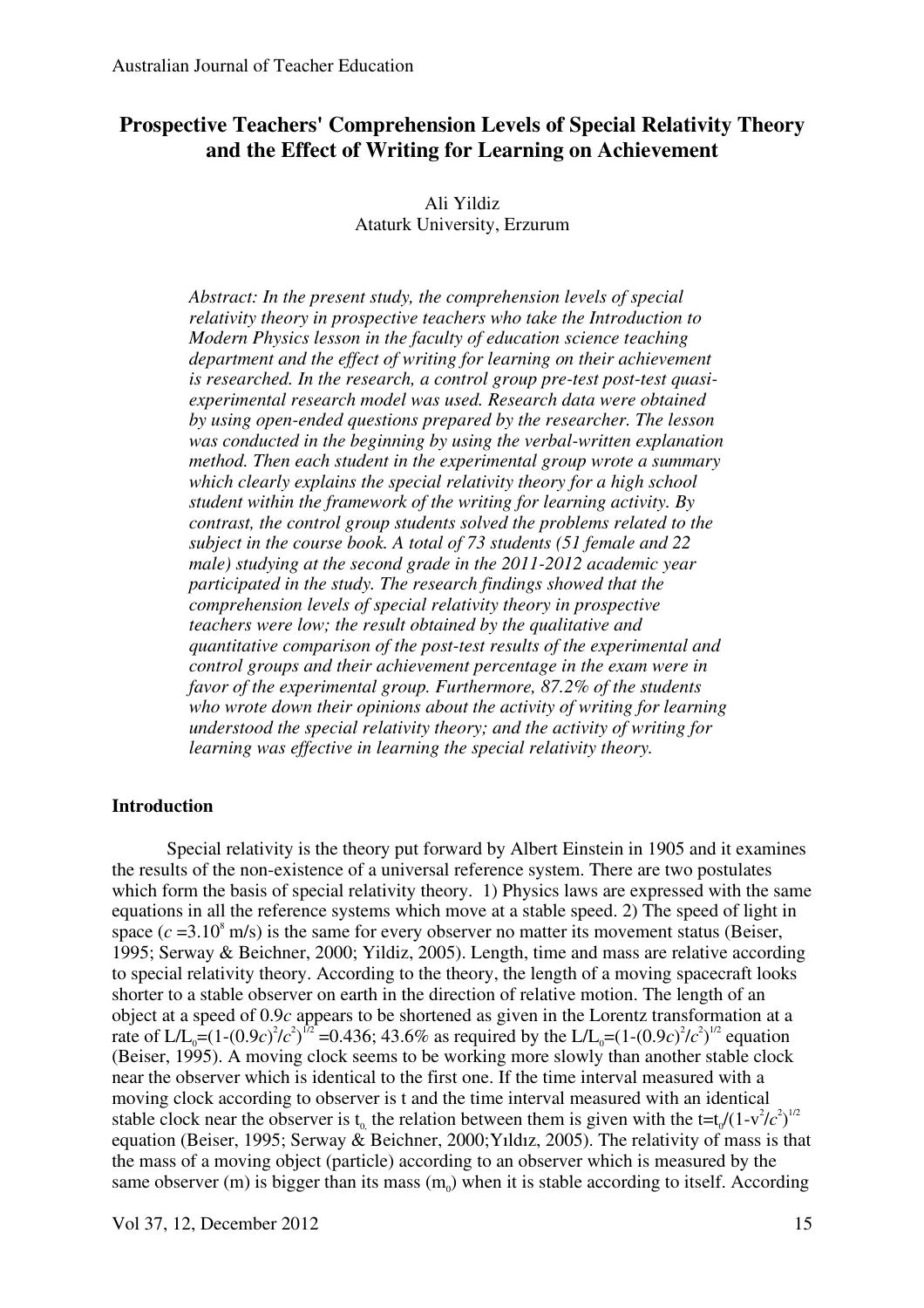to special relativity theory, moving mass is found with the  $m=m_0/(1-v^2/c^2)^{1/2}$  equation (Beiser, 1995; Serway & Beichner, 2000;Yildiz, 2005).

In the twentieth century, great interest was shown in two writing movements that were reflected in curricula. The first one appeared thanks to the progressive education approach of Dewey which started in the 1930s and continued until the 1950s. The second one is the movement which started in the 1970s and has continued until today. As part of the above mentioned second movement, writing has been a teaching activity widely-used over the entire world in many levels of education and in the field of science (Anson, Schwiebert & Williamson, 1993; Bazerman & Russel 1994; Fulwiler, 1986; Martin, D'Arcy, Newton & Parker, 1994; McLeod, 1992; Pearce, 1984; Russell, 1991).

Klein (1999) states that writing activities (diary, summary, letter, article etc.) help students to think critically and to form a new knowledge store besides helping them to become individuals who can communicate well. Klein (1999) points to four hypotheses related to writing considering some research in the field (Bereiter & Scardamalia, 1987; Britton, 1982; Flower & Hayes, 1980, 1981; Newell, 1984; Young & Sullivan, 1984). The first hypothesis (spontaneous) is that writers generate information while writing. Namely, they generate information without planning or control. The second hypothesis, called "forward search" claims that writers materialize their opinions in their writings, when they reread this writing, new inferences based on it are generated. The third hypothesis (genre structures) argues that writers use genres in order to establish a relationship between text elements and they bring together the elements of the information. The last hypothesis, called "backward search", indicates that writers choose scientific objectives which can be effectively expressed; they obtain satisfactory objectives from them and they change their knowledge in order to reach conclusions.

The opinions of writers can change in the writing process. Thus, opinions are revealed in the writing process itself. While re-thinking and re-expressing, writers in the end give a final shape to their opinions. The information changing model is a general feature of expert writers as opposed to amateurs (Tynjala, 1998). The difference between the informationtelling model and the information-changing model explains why simply answering study questions is not as effective as a studying strategy as writing an article. Study questions can be answered by using an information transfer strategy, however, article writing employs strategies which require information change and a higher thinking process such as writing with a purpose, writing, editing and concluding (Tyniala, 1998).

Much research about the use of writing as a tool which improves thinking and learning has been conducted (Mason & Boscolo, 2000). In their studies of learning by writing, Langer and Applebee (1987) state that writing about a subject increases a writers' knowledge, helps the writer to organize his/her ideas and this contributes to the learning experience. Writing activity forces the writer to express his/her ideas more clearly and precisely. The use of writing as an intellectual activity is an important strategy for planned/intentional learning (Bereiter, 1990, 1994; Bereiter & Scardamalia, 1989).

In their studies, where study groups were composed of prospective science teachers, Yildiz and Buyukkasap (2011a, b, c) concluded that the achievement percentage of students who wrote letters to final-grade high school students about the photoelectric effect, Compton scattering and the Heisenberg Uncertainty Principle as a writing for learning activity was higher than the achievement percentage of the control groups. In the same studies, the experimental group students indicated that they understood the subjects they wrote letters about and that writing for learning activities were effective in learning these subjects effectively.

One of the subjects that physics education researchers are intensely interested in is the teaching and learning of quantum physics especially of university level. It is seen that pedagogical studies in this subject are more focused on conceptual learning, visualization, mathematical thinking and problem-solving (Didis, Ozcan & Abak, 2008). Styer (1996)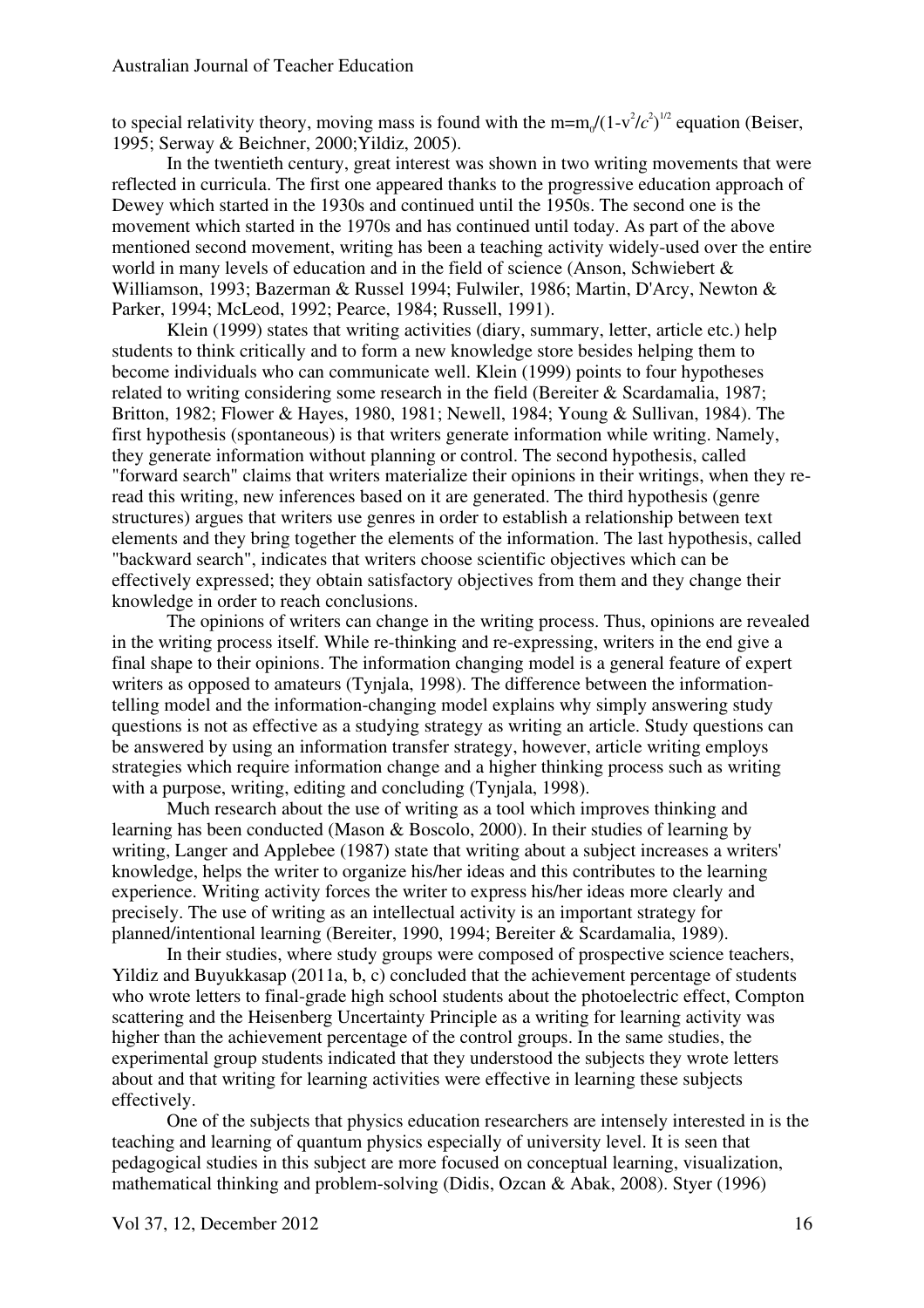determined the conceptual mistakes of students in quantum subjects such as quantum states and identical particles. Some researchers (Singh, Belloni & Christian, 2006) have researched conceptual mistakes regarding the Schrödinger wave equation and revealed that these conceptual mistakes resulted from wrong generalizations. In the same research, the researchers determined that even though they solved mathematical problems, students could not make qualitative explanations of the questions. In his study of quantum physics lessons, Sen (2000) emphasized that conducting quantum physics lessons at high school physics lesson level could provide important advantages. The findings that Mashhadi and Woolnough (1999) obtained in their research on how electron and photon concepts are visualized in the perceptions of high school students showed that students had various non-scientific representations in their perceptions. Pospiech (2000) argues that the mathematical structure of quantum physics hides the philosophical aspect of the theory. Ireson (2000) emphasizes that mathematical structure does not constitute a problem and the main problem concerns the interpretation. Strand (1981), states that the reason why quantum physics subjects are difficult to teach in high school is the insufficient mathematical background of the students. Ke, Monk and Duschl (2005), state that solving mathematical equations in exams is not an indicator that students understand quantum mechanics concepts. The study conducted by Didis et al. (2008) revealed a variety of ways of describing quantum physics. In that study, it was seen that students used a "microscopic system" the most for description and they considered the "Heisenberg uncertainty principle" the most important principle in quantum physics.

As stated in most of the research studies that have been conducted of mostly on university level and on prospective teachers (Didis, Ozcan & Abak, 2008; Ireson, 2000; Ke, Monk & Duschl, 2005; Mashhadi & Woolnough, 1999; Pospiech, 2000; Singh, Belloni & Christian, 2006; Styer, 1996; Sen 2000; Yildiz & Buyukkasap, 2011a, b, c), many conceptual problems can be experienced in teaching the quantum physics subject since it contains many abstract concepts. It is considered necessary to make extensive use of writing for learning activities for them to provide effective and meaningful learning (Yildiz & Buyukkasap, 2011a, b, c) as supportive activities which facilitate conceptual changes in students (Mason  $\&$ Boscolo, 2000) and which enable concepts to be structured in a successful and permanent way.

# **Purpose of the Research**

1) To determine the comprehension levels of special relativity theory of the prospective science teachers who take the obligatory Introduction to Modern Physics lesson in a university,

2) To examine the effect of writing for learning activities on the achievement of prospective science teachers.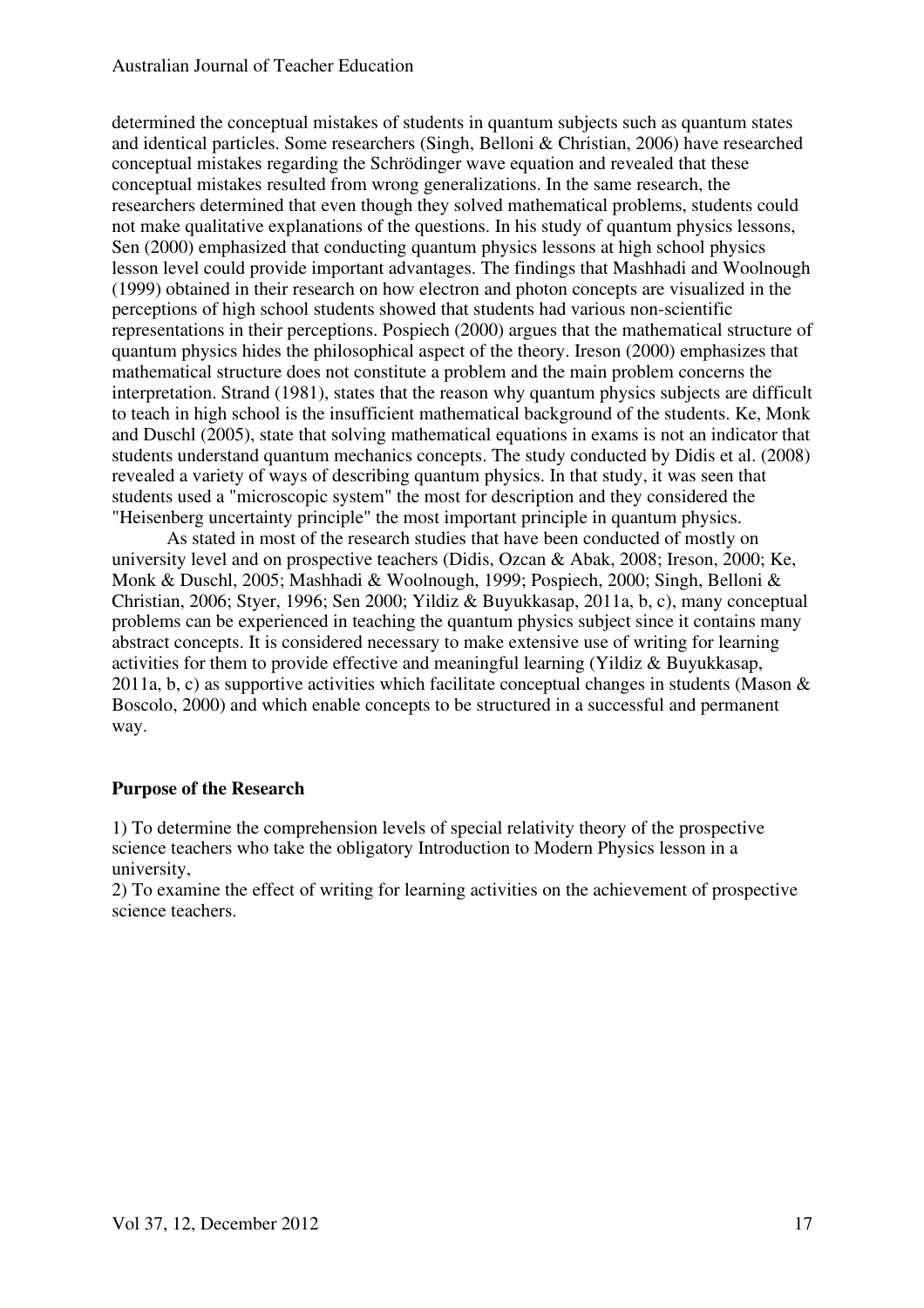## **Method Pattern of the Research**

In this research which has qualitative and quantitative patterns, open-ended questions which enable students to freely express their opinions about the research subject, and to simply reveal their scientific opinions (Akgun, Gonen & Yilmaz, 2005; Bauner & Schoon, 1993) were used. A quasi-experimental research model where pre-test and post-test were applied and which involved a control group was used in order to determine students' opinions about special relativity theory in the Introduction to Modern Physics lesson, and the effect of writing for learning activities on their achievement. The lesson was conducted in the groups by a "verbal and written expression" method (Akdeniz, Bektas & Yigit, 2000). Each student in the experimental group wrote a summary to clearly explain the special relativity theory for a high school student. The summary was written for high school students as special relativity theory is conducted only in the last grade of high school according to the curriculum. Control group students solved the problems related to special relativity theory in the course book.

#### **Study Group**

The study group was composed of a total 73 second grade students studying in the faculty of education, elementary science teaching department of a public university in the 2011-2012 academic year. Thirty nine of them (13 males and 26 females) were in the control group; and 34 of them (9 males and 25 females) were in the control group. The groups were organized by drawing between the students from two classes (class A and class B) in the second grade of the science teaching undergraduate program.

#### **Application**

The stages of the application made in the research are given below:

1) The groups were set a test composed of open-ended questions about special relativity theory at the beginning of the semester.

2) The correct answer for each question and the grading for each process of this answer were determined at the end of a joint deliberation by 3 experienced academics. The document prepared in this study was used in order to determine the pre-test post-test success grades of prospective teachers. When the results were examined, it was seen that the pre-test grade means of the groups were close to each other (11.5 and 12.7); based up on t-test results the difference between the grades of groups was not statistically significant ( $p=0.672$ ; F=2.435; df=71.000-70.595) and it was possible to consider the groups as identical before the application (Table 7).

3) The subject matter of the research was taught in accordance with the curriculum. Then a directive on when and how submit the summary about writing for learning was distributed to the students in the experimental group. It was examined by all the students; necessary explanations were made and the questions of the students were answered in a detailed way. In the directive of writing for learning activity, it is stated that the activity should be in the form of a summary. It states clearly and in detail for whom the summary is to be written, the subject of the summary, that it should be scientific, when and how to deliver it and how it would be assessed.

4) Two weeks after explaining the writing for learning activity directive, the summaries written by the experimental group students for high school students were delivered to the researcher. At the same time, the control group students were asked to solve problems about special relativity theory in their course books.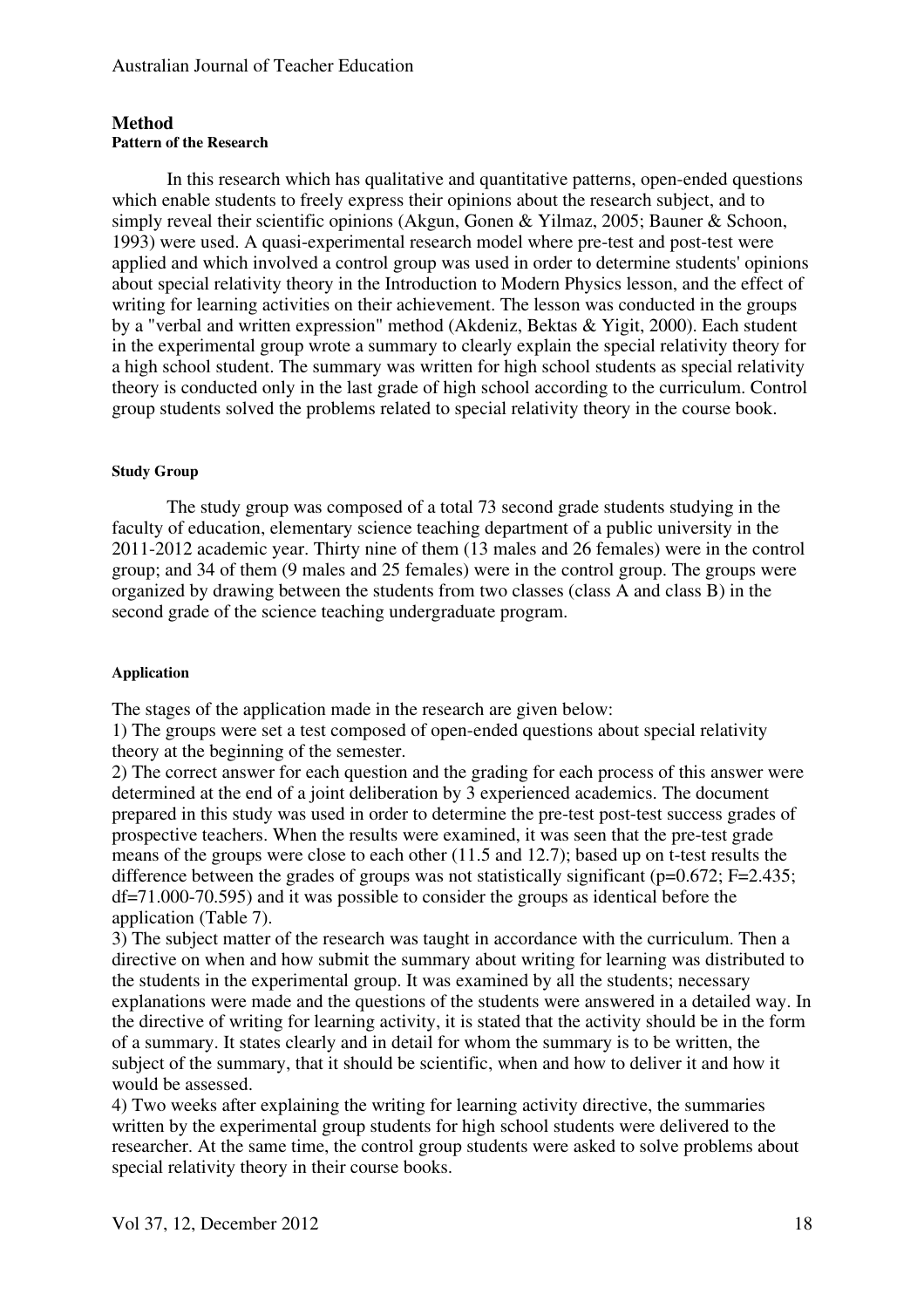5) Then, the post-test was applied on the experimental and control groups on the same day. Furthermore, only the experimental group students were asked additional questions in order to ascertain their opinions about the writing for learning activity.

6) In the days following the application of the post-test, "open-ended sensitizer interviews" about the advantages that writing for learning activity provides were realized with some students who were randomly selected from among all the students who participated in the activity (Rubin, 1983; Yildirim & Simsek, 2011).

#### **Data Collecting**

Some research data were obtained by using six open-ended questions prepared by the researcher. Three experienced academics, who had conducted the Introduction to Modern Physics lessons in previous years, and who worked in the same faculty, were asked to examine the research questions and to state their opinions. In line with their comments, necessary corrections were made. A preliminary study was conducted by asking the research questions to third-grade students who had taken the Introduction to Modern Physics lesson in the previous year before applying them on the research groups. It was concluded that the open-ended questions were suitable by considering the data of this preliminary study. Before teaching the subject matter of the research, after the special relativity subject was completed and the summaries were delivered to the researcher, a post-test was applied to the groups. Moreover, after the students had completed their writing for learning activities during the semester, a mid-term exam, which covers all the subjects in accordance with the curriculum, was given. The total correct answers that students gave to the questions about the special relativity theory in the mid-term exam were considered as an achievement criterion. The number of correct answers was evaluated; and the control and experimental groups were compared (Table 9).

#### **Data Analysis**

Three experienced academics worked in collaboration in order to assess the answers that the students had written for the open-ended questions of the research. The correct answers to each of the questions and the grading of each process of these questions were determined by common consent in the study. This document was used in order to determine the pre-test post-test grades of students. At the beginning and at the end of the application, pre-test and post-test were applied to both the experimental and the control groups. Their grades were interpreted by independent 2 sample t test (SPSS 13 package statistics program) and compared with each other. The significance degree was set at 0.05. While analyzing the alternative answers that students gave to the open-ended questions in the post-test, answers were grouped according to their similarity. They were incorporated in related tables under the title of "research findings". The required assessments were made in the "conclusion" part of the study. Furthermore, common examples of the written answers that students gave to the open-ended question, "What do you think of the advantages that writing for learning activity (summary writing) provides you with?", which was asked only of the experimental group students in the post-test, were presented under the related title in the "findings" section of the study.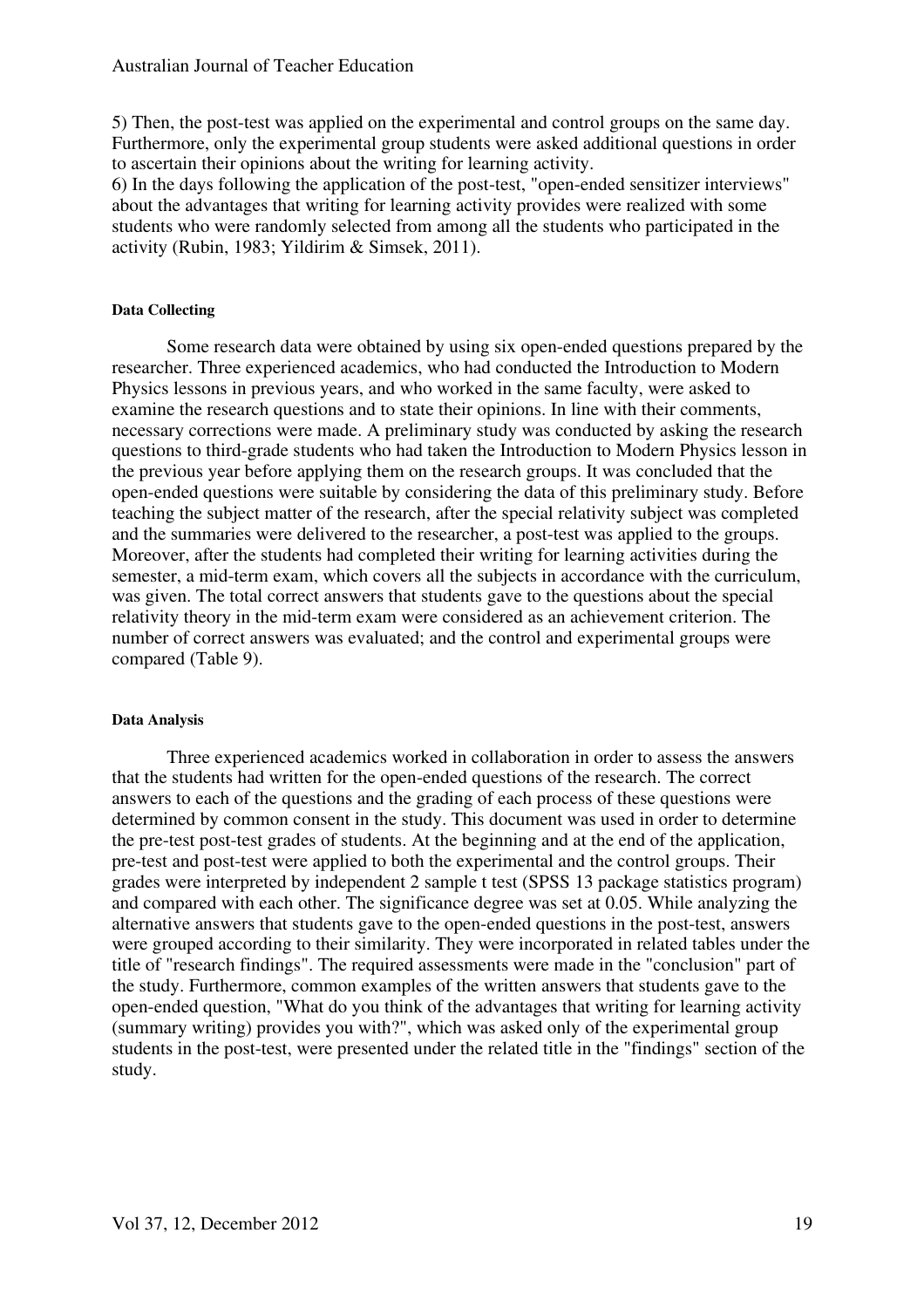### **Findings**

#### **Qualitative examination of the effect of writing for learning activities related to special relativity theory on student achievement**

In this part of the study, the experimental group, which wrote a summary within the framework of the writing for learning activity, and the control group which solved problems in the course book related to the subject were compared with each other according to post-test results. The lesson was conducted in both groups by using the "verbal-written explanation method" (Akdeniz et al., 2000).

#### *Question 1*

According to special relativity theory, what does the length of a moving spacecraft appear to be to a stable observer on earth in the direction of motion?

|                                                                                  | <b>Experimental Group</b>    |                 | <b>Control Group</b>         |      |
|----------------------------------------------------------------------------------|------------------------------|-----------------|------------------------------|------|
| <b>Student Answers</b>                                                           | Number of<br><b>Students</b> | $\mathcal{O}_0$ | Number of<br><b>Students</b> | $\%$ |
| It looks shorter                                                                 | 25                           | 64.1            | 28                           | 82.4 |
| It looks to be shortened as much as $(1-\overline{v^2}/c^2)^{1/2}$<br>multiplier | 5                            | 12.8            |                              |      |
| It looks longer                                                                  |                              | 7.7             | $\overline{\mathbf{S}}$      | 14.7 |
| Other answers (It looks at $L_0$ length, $L > L_0$ , it looks<br>very speedy)    | 5                            | 12.8            |                              |      |
| No answer                                                                        |                              | 2.6             |                              | 2.9  |
| Total                                                                            | 39                           | 100             | 34                           | 100  |

**Table 1: Answers that the experimental and control group students wrote for the question, "What does the length of a moving spacecraft appear to be to a stable observer on earth in the direction of motion?"** 

#### *Question 2*

According to special relativity theory, how do moving clocks work according to a stable observer on earth compared to stable identical clocks?

|                                                                                                   | <b>Experimental Group</b>    |      | <b>Control Group</b>         |      |
|---------------------------------------------------------------------------------------------------|------------------------------|------|------------------------------|------|
| <b>Student Answers</b>                                                                            | Number of<br><b>Students</b> | $\%$ | Number of<br><b>Students</b> | $\%$ |
| It works more slowly                                                                              | 27                           | 69.2 | 24                           | 70.6 |
| It does not work similarly/It works differently                                                   |                              | 5.1  |                              |      |
| Time has relativity; t=t <sub>o</sub> $/(1-v^2/c^2)^{1/2}$ , t >t <sub>o</sub> ; t>t <sub>o</sub> |                              | 7.7  |                              |      |
| It works faster.                                                                                  |                              | 2.6  |                              | 11.8 |
| No answer                                                                                         |                              | 15.4 |                              | 17.6 |
| Total                                                                                             | 39                           | 100  | 34                           | 100  |

**Table 2: Answers that the experimental and control group students wrote for the question, "According to special relativity theory, how do moving clocks work according to a stable observer on earth compared to stable identical clocks?**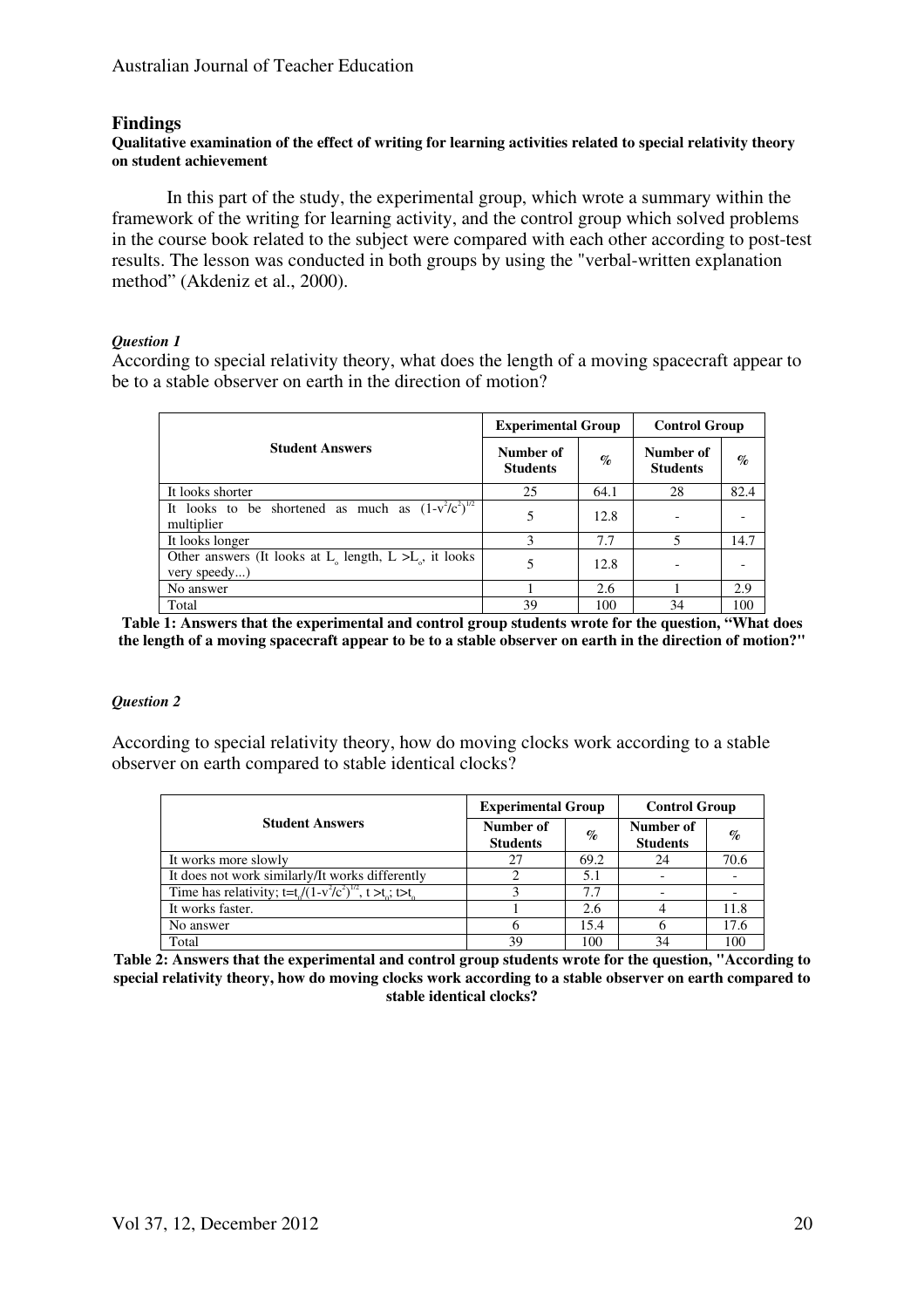#### *Question 3*

Is the speed of light (c) different in the motionless reference system for stable A observer and moving B observer? Or not? Why?

|                                                                                       |                              | <b>Experimental Group</b> |                              | <b>Control Group</b> |  |
|---------------------------------------------------------------------------------------|------------------------------|---------------------------|------------------------------|----------------------|--|
| <b>Student Answers</b>                                                                | Number of<br><b>Students</b> | $\mathcal{O}_0$           | Number of<br><b>Students</b> | $\%$                 |  |
| It is the same for both observers because the speed<br>of light is the highest speed. | 6                            | 15.4                      | 6                            | 17.6                 |  |
| It is the same for both observers because the speed<br>of light is stable.            | 8                            | 20.5                      | 7                            | 20.6                 |  |
| It is the same for both observers.                                                    |                              | 2.6                       | 10                           | 29.4                 |  |
| Because the speed of light does not change<br>according to the source and observer.   | 5                            | 12.8                      | $\overline{c}$               | 5.9                  |  |
| Speed of light is the same in all motionless<br>reference systems.                    | 7                            | 17.9                      |                              |                      |  |
| It is different.                                                                      | $\mathcal{D}$                | 5.1                       | $\mathcal{L}$                | 5.9                  |  |
| It is different. A measures the speed of light higher<br>as it is motionless.         | 1                            | 2.6                       | 3                            | 8.8                  |  |
| It is different because the reference systems are<br>different.                       | 5                            | 12.8                      | $\mathcal{D}_{\mathcal{L}}$  | 5.9                  |  |
| It is different because it reaches B later as B is<br>moving.                         | $\overline{c}$               | 5.1                       |                              |                      |  |
| No answer                                                                             | $\mathcal{L}$                | 5.1                       | $\mathcal{D}_{\mathcal{L}}$  | 5.9                  |  |
| Total                                                                                 | 39                           | 100                       | 34                           | 100                  |  |

**Table 3: Answers that the experimental and control group students wrote for the question "Is the speed of light (***c***) different in the motionless reference system for stable A observer and moving B observer? Or not? Why?"** 

#### *Question 4*

What is synchronization according to special relativity theory?

|                                                                                                                                                                                                          | <b>Experimental Group</b>    |                             | <b>Control Group</b>         |                 |
|----------------------------------------------------------------------------------------------------------------------------------------------------------------------------------------------------------|------------------------------|-----------------------------|------------------------------|-----------------|
| <b>Student Answers</b>                                                                                                                                                                                   | Number of<br><b>Students</b> | $\mathcal{O}_{\mathcal{O}}$ | Number of<br><b>Students</b> | $\mathcal{O}_0$ |
| Observers at A and B receiving A signal expanding in<br>the middle of the line which combines A and B points.                                                                                            | 8                            | 20.5                        | 5                            | 14.7            |
| For an observer in a moving wagon, light projections<br>coming out of the source in the middle reach to front<br>and back photocells. They do not reach the stable<br>observer outside at the same time. | 8                            | 20.5                        |                              |                 |
| Synchronization is not absolute.                                                                                                                                                                         | $\mathcal{D}_{\mathcal{L}}$  | 5.1                         | $\mathcal{D}_{\mathcal{A}}$  | 5.9             |
| Time difference in perceiving the incidences for<br>observers in different reference systems.                                                                                                            | $\overline{4}$               | 10.3                        | $\overline{4}$               | 11.8            |
| Different perception of an incidence by two different<br>observers.                                                                                                                                      | 2                            | 5.1                         | 1                            | 2.9             |
| That either of the twins is late and the other is old.                                                                                                                                                   |                              |                             |                              | 2.9             |
| Other answers (time expansion, the event that a<br>direction which appears throughout a line increases<br>throughout each line)                                                                          | 7                            | 17.9                        | 15                           | 44.1            |
| No answer                                                                                                                                                                                                | 8                            | 20.5                        | 6                            | 17.6            |
| Total                                                                                                                                                                                                    | 39                           | 100                         | 34                           | 100             |

**Table 4: Answers that the experimental and control group students wrote for the question, "What is synchronization according to special relativity theory?"**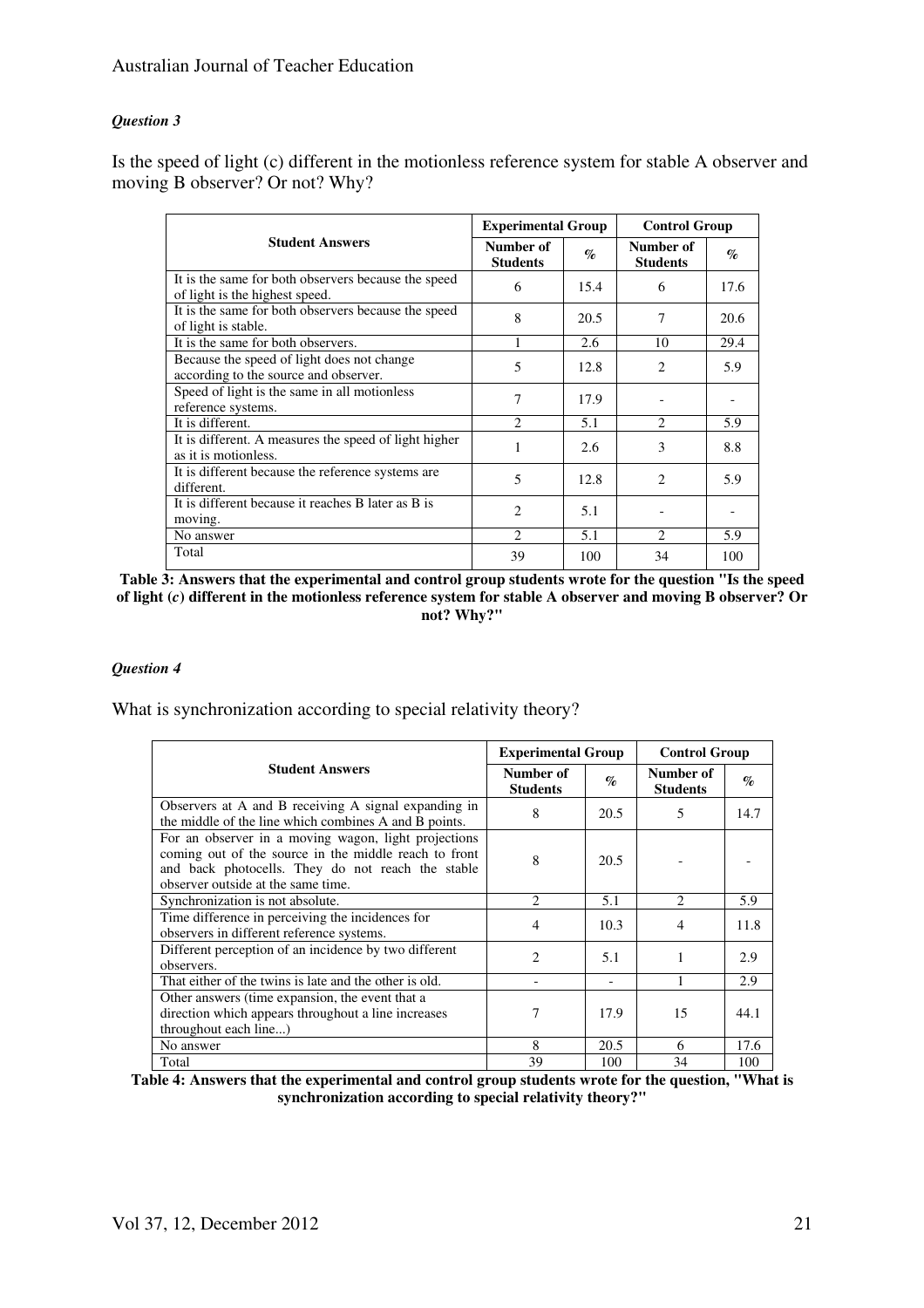#### *Question 5*

According to you, what are the equations (correlations, formulas) related to special relativity theory?

|                                                                                                                                                                                                                   |                              | <b>Experimental Group</b> |                              | <b>Control Group</b> |  |
|-------------------------------------------------------------------------------------------------------------------------------------------------------------------------------------------------------------------|------------------------------|---------------------------|------------------------------|----------------------|--|
| <b>Student Answers</b>                                                                                                                                                                                            | Number of<br><b>Students</b> | $\%$                      | Number of<br><b>Students</b> | $\%$                 |  |
| L=L <sub>0</sub> (1-v <sup>2</sup> /c <sup>2</sup> ) <sup>1/2</sup> , t=t <sub>0</sub> /(1-v <sup>2</sup> /c <sup>2</sup> ) <sup>1/2</sup> , m=m <sub>0</sub> /(1-v <sup>2</sup> /c <sup>2</sup> ) <sup>1/2</sup> | 13                           | 33.3                      | 5                            | 14.7                 |  |
| L=L <sub>0</sub> $((1-v^2/c^2)^{1/2}, t=t_0/(1-v^2/c^2)^{1/2}, m=m_0/(1-v^2/c^2)^{1/2}$                                                                                                                           | 5                            | 12.8                      |                              |                      |  |
| $\frac{1}{L=L_0/(1-v^2/c^2)^{1/2}}$ , m=m <sub>o</sub> $/(1-v^2/c^2)^{1/2}$                                                                                                                                       | 4                            | 10.3                      | 4                            | 11.8                 |  |
| L=L <sub>0</sub> (1-v <sup>2</sup> /c <sup>2</sup> ) <sup>1/2</sup> , t=t <sub>0</sub> /(1-v <sup>2</sup> /c <sup>2</sup> ) <sup>1/2</sup>                                                                        | 4                            | 10.3                      |                              | 2.9                  |  |
| L=L <sub>0</sub> (1-v <sup>2</sup> /c <sup>2</sup> ) <sup>1/2</sup> , t=t <sub>0</sub> /(1-v <sup>2</sup> /c <sup>2</sup> ) <sup>1/2</sup> , E <sub>0</sub> =m <sub>0</sub> c <sup>2</sup> , E=mc <sup>2</sup>    |                              | 2.6                       |                              |                      |  |
| L=L <sub>0</sub> (1-v <sup>2</sup> /c <sup>2</sup> ) <sup>1/2</sup> , t=t <sub>0</sub> (1-v <sup>2</sup> /c <sup>2</sup> ) <sup>1/2</sup> , m=m <sub>0</sub> /(1-v <sup>2</sup> /c <sup>2</sup> ) <sup>1/2</sup>  |                              | 2.6                       |                              |                      |  |
| $t=t/(1-v^2/c^2)^{1/2}$ , m=m <sub>o</sub> $/(1-v^2/c^2)^{1/2}$ , p=m <sub>o</sub> v/(1-<br>$v^2/c^2)^{1/2}$                                                                                                      |                              | 2.6                       |                              |                      |  |
| $L=L_0(1-v^2/c^2)^{1/2}$ , $E_0= m_0c^2$<br>L=L <sub>0</sub> (1-v <sup>2</sup> /c <sup>2</sup> ) <sup>1/2</sup>                                                                                                   |                              | 2.6                       |                              |                      |  |
|                                                                                                                                                                                                                   |                              | 2.6                       | 3                            | 8.8                  |  |
| $m=m/(1-v^2/c^2)^{1/2}$                                                                                                                                                                                           |                              | 2.6                       | $\overline{\phantom{0}}$     | 14.7                 |  |
| t=t <sub>o</sub> /(1-v <sup>2</sup> /c <sup>2</sup> ) <sup>1/2</sup> , E=mc <sup>2</sup>                                                                                                                          |                              | 2.6                       |                              |                      |  |
| L=L <sub>0</sub> (1-v <sup>2</sup> /c <sup>2</sup> ) <sup>1/2</sup> , t=t <sub>0</sub> (1-v <sup>2</sup> /c <sup>2</sup> ) <sup>1/2</sup>                                                                         |                              | 2.6                       |                              |                      |  |
| $P=m_0v/(1-v^2/c^2)^{1/2}$                                                                                                                                                                                        |                              |                           | 8                            | 23.5                 |  |
| Other answers $(E=E^*+E_0)$ , constant velocity a=0,)                                                                                                                                                             |                              |                           | 4                            | 11.8                 |  |
| No answer                                                                                                                                                                                                         | 5                            | 12.8                      | 4                            | 11.8                 |  |
| Total                                                                                                                                                                                                             | 39                           | 100                       | 34                           | 100                  |  |

| Table 5: Answers that the experimental and control group students wrote for the question, "What are the |  |
|---------------------------------------------------------------------------------------------------------|--|
| equations related to special relativity theory?"                                                        |  |

#### *Question 6*

What does the expression, "Basic laws of physics are the same in all motionless reference systems" remind you of? What is it related to?

|                                                                                             | <b>Experimental Group</b>    |                  | <b>Control Group</b>         |                 |
|---------------------------------------------------------------------------------------------|------------------------------|------------------|------------------------------|-----------------|
| <b>Student Answers</b>                                                                      | Number of<br><b>Students</b> | $\mathcal{O}'_0$ | Number of<br><b>Students</b> | $\mathcal{A}_0$ |
| It reminds me of the special relativity theory of<br>Einstein                               | 10                           | 25.6             | 16                           | 47.0            |
| It is one of the hypotheses of special relativity<br>theory                                 | 6                            | 15.4             |                              |                 |
| It states that basic laws of physics are not relative                                       | 3                            | 7.7              | $\overline{4}$               | 11.8            |
| It is related to the first (1st) law of Newton                                              | 3                            | 7.7              |                              | 2.9             |
| It is about the fact that speed of light is stable and<br>the highest speed limit in nature | 2                            | 5.1              |                              |                 |
| It reminds me of the synchronization principle                                              |                              |                  | $\overline{4}$               | 11.8            |
| Other answers (about time's relativity)                                                     | 6                            | 15.4             | 4                            | 11.8            |
| 9<br>No answer                                                                              |                              | 23.1             | 5                            | 14.7            |
| Total                                                                                       | 39                           | 100              | 34                           | 100             |

**Table 6: Answers that experimental and control group students wrote for the question "What does the expression "Basic laws of physics are the same in all motionless reference systems" remind you of? What is it related to?"**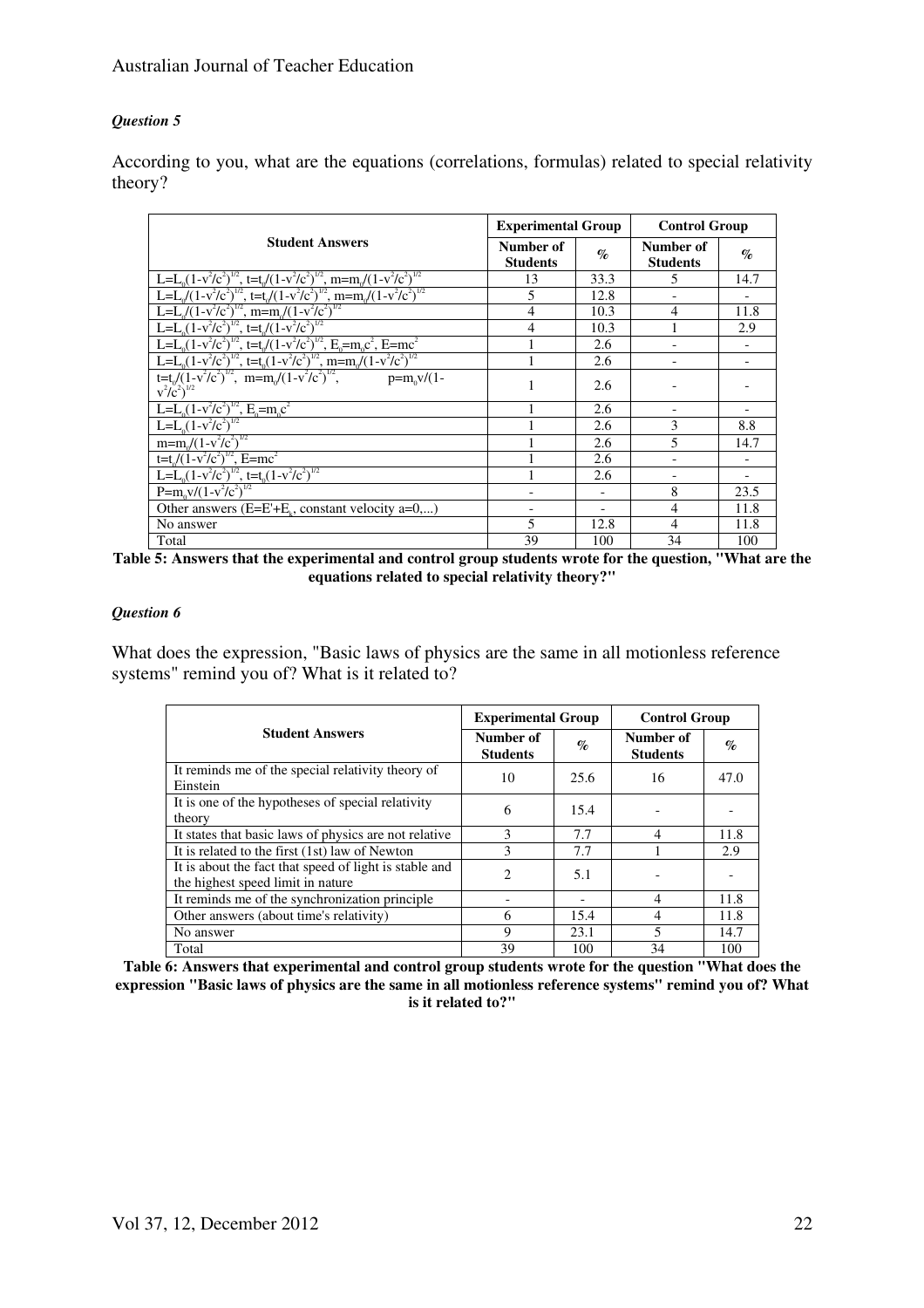**Quantitative examination of the effect of writing for learning activities related to special relativity theory on student achievement** 

| Groups  |    | <b>Arithmetical Mean</b> | <b>Standard Deviation</b> | <b>Conclusion</b>                        |
|---------|----|--------------------------|---------------------------|------------------------------------------|
| Test    | 39 | 11.54                    | 13.318                    | $= -0.419$ ;<br>(71)<br>$P=0.672 > 0.05$ |
| Control | 34 | 12,74                    | 10,735                    |                                          |

**Table 7: T test results for the pre-test grades of the experimental and control groups for special relativity theory** 

| <b>Groups</b> | N  | <b>Arithmetical Mean</b> | <b>Standard Deviation</b> | <b>Conclusion</b>                             |
|---------------|----|--------------------------|---------------------------|-----------------------------------------------|
| Test          | 39 | 53.51                    | 16.024                    | $t_{\text{CD}} = 3,930;$<br>$P=0.0001 < 0.05$ |
| Control       | 34 | 40.03                    | 2.817                     |                                               |

**Table 8:T test results for the post-test grades of the experimental and control groups for special relativity theory** 

According to Table 8, the arithmetic mean of post-test grades of experimental group for special relativity theory is  $X=53.51$ , while the arithmetic mean of post-test grades of control group is  $X=40.03$ . There is a significant difference between the arithmetic means of the post-test grades of experimental and control groups  $(t_{\text{cm}}=3,930; P=0,0001<0,05)$ .

**Students' Achievements Based on the Answers They Gave to the Questions Related to Special Relativity Theory in the Exam Made within the Framework of the Academic Calendar** 

| <b>Subject</b>            | <b>Achievement Rate of</b><br><b>Experimental Group Students</b><br>$\mathcal{O}_0$ | <b>Achievement Rate of Control</b><br>Group Students $(\% )$ |
|---------------------------|-------------------------------------------------------------------------------------|--------------------------------------------------------------|
| Special relativity theory | 70.3                                                                                | 60.6                                                         |

#### **Table 9: Experimental and Control Group Students' Rate of Giving Correct Answers to the Questions Related to Special Relativity Theory in the Mid-term Exam**

The total correct answers that students gave to the questions about special relativity theory in the mid-term exam with test questions were considered as an achievement criterion (Table 9). When the exam results of the students are compared, it is seen that the experimental group students' rate of giving correct answers to the questions about the writing for learning activity is higher than that of the control group. This finding shows that students who wrote a summary of special relativity theory are more successful than who did not write a summary.

#### **Student Opinions on the Writing for Learning Activity (Summary) about Special Relativity Theory**

Thirty four of the experimental group students (87.2%) gave written positive answers and 5 of them (12.8%) did not give any written opinion (either negative nor positive) about the question, "What do you think of the advantages that writing for learning activity (summary writing) provides you with?" which was asked in post-test. In the subsequent interviews (open-ended sensitizer interview), students gave answers similar to those they wrote before for the same question. In the interviews, it was seen that the students' answers were confirming the opinions they had stated in writing before and they were very similar to each other. Common and representative examples of these original written answers are given below.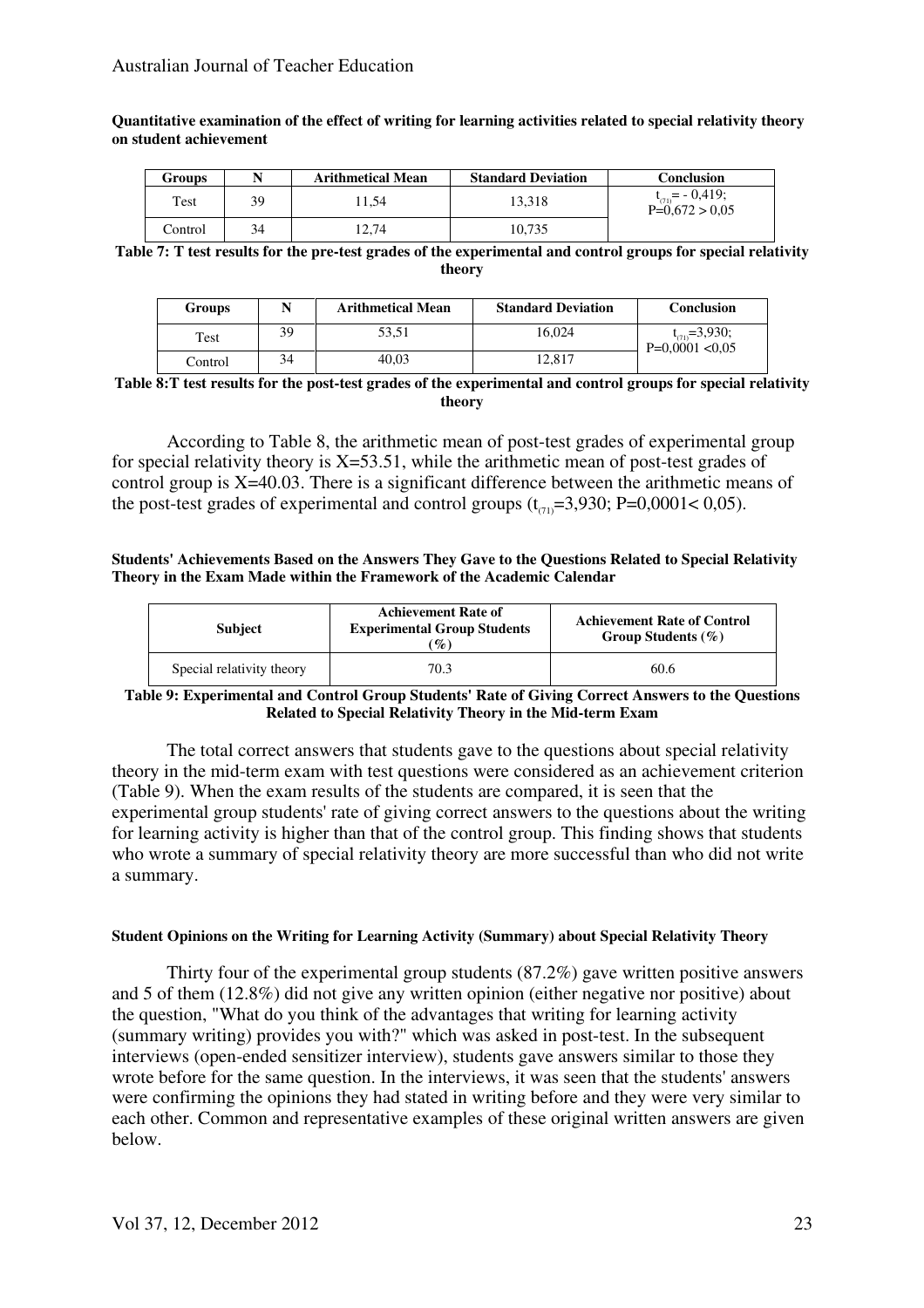*I strengthened my knowledge, I better understood the subject, I compensated for my deficiencies. With this way, I had the opportunity to study.* 

*It helped me to better comprehend the subject. It helped me to question what I know and what I do not know about the subject about which I wrote a summary. It caused me to think about the question, "How can I better understand the subject?"* 

*It enabled me to understand the subject.* 

*It really helped me to better comprehend the subject. I made at least a little preparation for this lesson even though I am a lazy student.* 

When all the opinions are examined, it can be seen that students express that they learn to organize scientific thoughts with their own sentences; to make comments, to associate main thoughts in a subject, to concisely present the information by organizing it and they remember more easily the subjects about which they write summaries as was also stated in some research studies (Dogan & Cavus, 2008; Uzoglu, Gunel & Buyukkasap, 2008).

The reason why students' opinions were determined in the post-test is the researcher's intuition that students may be more aware of the advantages and problems they have while answering the post-test questions; and they can write their opinions about their achievements and failures in a more sensitive and accurate way.

#### **Discussion of Results**

Important findings were obtained at the end of the analysis of data obtained in the part of the research where the students' comprehension level of special relativity theory was qualitatively researched. It is important that the experimental group students wrote the answer, "It looks to be shortened as much as the  $(1-v^2/c^2)^{1/2}$  multiplier" for the question what does the length of a moving spacecraft appear to be to a stable observer on earth in the direction of motion? (12.8%). This answer is an expression which can be written by students who think more profoundly and who have a better comprehension than the students who were expected to write "Its length looks shorter." The answer, "Speed of light is the same in all the motionless reference systems" that the experimental group students wrote (17.9%) for the question "Is the speed of light (c) different in the motionless reference system for stable A observer and moving B observer? Or not? Why?" is also remarkable. The answer, "Light projections which come out of the middle source for an observer in a moving wagon reach the front and back photocells at the same time. They cannot reach them at the same time according to a stable observer outside." (20.5%) that the experimental group students wrote for the question, "What is synchronization according to special relativity?" is an answer which can be written only by students who are one step ahead of the others in terms of understanding the subject. It is seen that this answer was not written by anybody from the control group. The rate of students who could correctly write the equations which show that time, length and mass are relative  $(t=t_0/(1-v^2/c^2)^{1/2}$ , L=L<sub>0</sub>(1-v<sup>2</sup>/c<sup>2</sup>)<sup>1/2</sup>, m=m<sub>0</sub>/(1-v<sup>2</sup>/c<sup>2</sup>)<sup>1/2</sup>) is 33.3% for the experimental group students and 14.7% for the control group students. It is significant that only the experimental group students (15.4%) answered, "It is one of the hypotheses of special relativity theory" for the question, "What does the expression "Basic laws of physics are the same in all motionless reference systems" remind you of? What is it related to?"

In the part of the research which qualitatively examines the effect of the writing for learning activity for teaching special relativity theory on the academic achievements of students, the post-test grades of the experimental and the control groups were interpreted by independent two sample t test and they were compared. It was seen that the results of this comparison showed a significant difference for special relativity theory in favor of the experimental group students. When the results of a mid-term exam which was applied after the writing for learning activity in accordance with the academic calendar were examined, it was seen that the percentage of giving correct answers to the test questions about the subject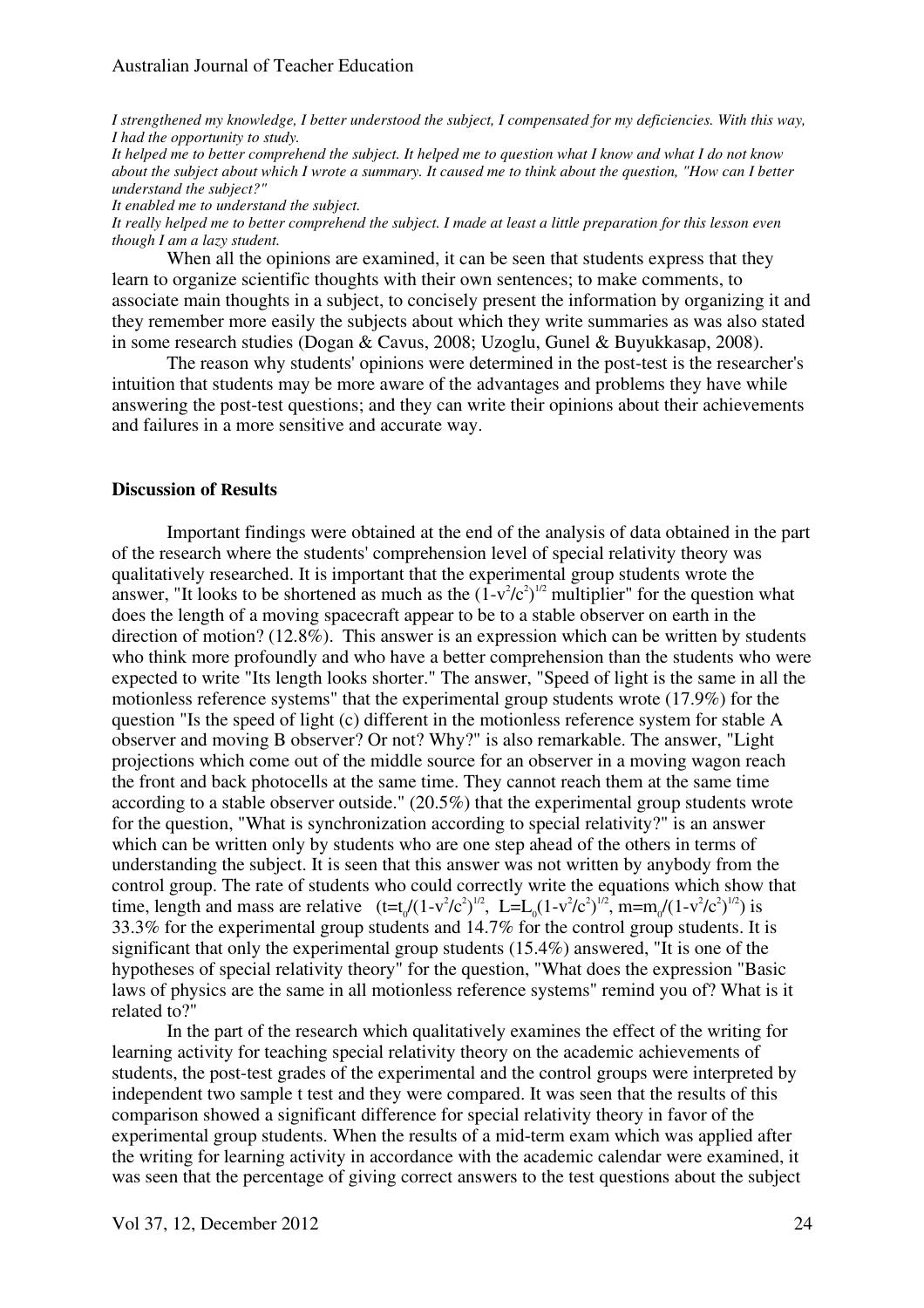of the summary they wrote was higher for the experimental group than for the control group. When the experimental and the control groups are compared, these rates are 70.3% and 60.6% in favor of the experimental group.

Yildiz and Buyukkasap (2011a, b, c) are in parallel with the results of the present study. When students' opinions about writing for learning activities on special relativity theory are examined, 87.2% of them (this rate is 100% of the students who expressed their opinions in writing) stated that the summaries they wrote made scientific knowledge permanent (Rivard & Straw, 2000) and helped them to learn the abstract subjects which are difficult to learn (Hohensell, Hand & Staker, 2004). When the researcher continued to examine the positive opinions (whose percentage is given above), it was seen that students express that they learn to organize scientific thoughts with their own sentences; to make comments, to associate main thoughts in a subject, to concisely present the information by organizing it and they remember more easily the subjects about which they write summaries as was also stated in some research studies (Dogan & Cavus 2008; Uzoglu et al., 2008).

The "Verbal-written explanation" method was used in the groups for the Introduction to Modern Physics lesson. Using writing for learning activity in addition to this method in the experimental group resulted in a significant difference between the post-test grades of the experimental group and the control group (Table 8). Students in the experimental group who applied writing for learning activity for learning special relativity theory were more successful than the students in the control group. In other words, it was concluded that writing for learning activities were effective in increasing the students' comprehension levels of special relativity theory (Yildiz & Buyukkasap, 2011a, b, c). This result shows that this activity can be used as an efficient method for teaching special relativity theory in quantum physics subjects in the Introduction to Modern Physics lesson. Because these activities facilitate students' conceptual changes (Mason & Boscolo, 2000) it enables them to successfully and permanently structure the related concepts.

### **Conclusion**

Research studies (Tynjala, 1998; Mason & Boscolo, 2000; Yildiz & Buyukkasap, 2011a, b, c) indicate that writing for learning activities which realize conceptual changes in students by facilitating them and that make students discover and structure the information by centralizing it, and the instruction techniques which involve these activities, can be useful. For this reason, it could be proposed that teachers should use writing for learning activities in the instruction of an abstract subject such as special relativity theory in a field which has abstract subjects such as quantum physics. At the end of this study, suggested to carry out writing for learning activities with other activities such as the diary, short story, brochure, poster and article for making significant contributions to the field.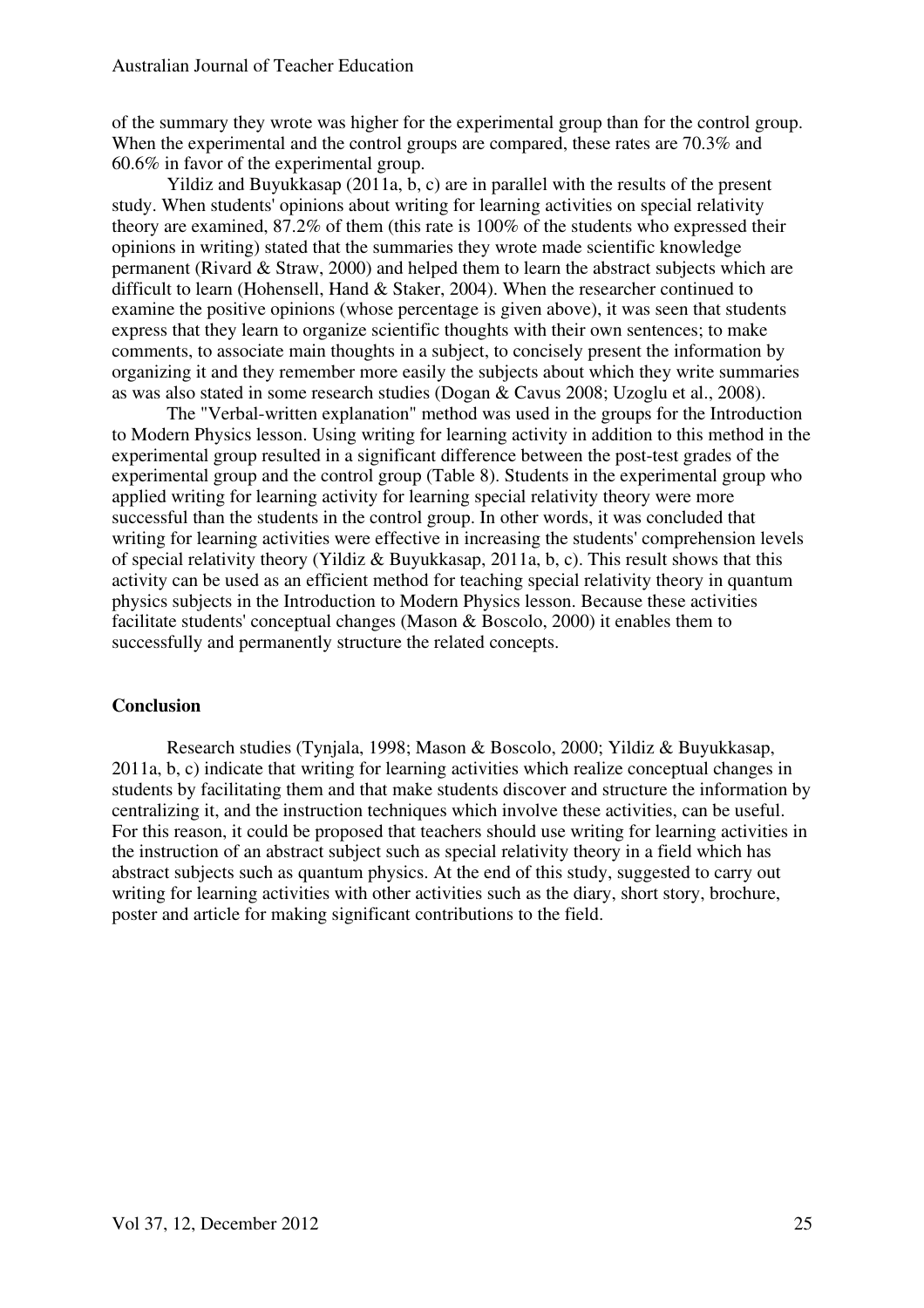# **References**

- Akdeniz, A. R., Bektas, U. & Yigit, N. (2000). Ilkogretim sekizinci sinif ogrencilerinin temel fizik kavramlarını anlama duzeyi. *Hacettepe Universitesi Egitim Fakultesi Dergisi*, *19*, 5-14.
- Akgun, A., Gonen, S. & Yilmaz, A. (2005). Fen bilgisi ogretmen adaylarinin karisimlarin yapisi & iletkenligi konusundaki kavram yanilgilari. *Hacettepe Universitesi Egitim Fakultesi Dergisi*, *28*,1-8.
- Anson, C. M., Schwiebert, J. E., & Williamson, M. M. (1993). *Writing across the curriculum: An annotated bibliography.* Westport, CT.: Greenwood Press.
- Bauner, M., & Schoon, I. (1993). Mapping variety in public understanding of science. *Public Understanding of Science*, *2* (2), 141-155.
- Bazerman, C., & Russell, D. (1994). Introduction: The rhetorical tradition and specialized discourses. In C. Bazerman & D. Russell (Eds.), *Landmark essays on writing across the curriculum* (pp. 17-38). Davis, CA: Hennagoras Press.
- Beiser, A. (1995) Concepts of modern physics, McGraw-Hill
- Bereiter, C. (1990). Aspects of an educational learning theory. *Review of Educational Researcher*, *60* (4), 603-624.
- Bereiter, C. (1994). Constructivism, socioculturalism, and Popper's World 3. *Educational Researcher*, *23* (7), 21–23.
- Bereiter, C. & Scardamalia, M. (1987). *The psychology of written composition*. NJ: Lawrence Erlbaum Associates, Hillsdale.
- Bereiter, C., & Scardamalia, M. (1989). *Intentional learning as a goal of instruction*. In L. B. Resnick (Ed.), *Knowing, learning, and instruction: Essays in honour of Robert Glaser* (pp. 361-392). NJ: Erlbaum: Lawrence Erlbaum Associates, Hillsdale.
- Britton, J. (1982). Shaping at the point of utterance. In Pradl, G. M. (ed.), Prospect and retrospect: Selected essays of James Britton, Boynton/Cook Publishers, Inc. Montclair, NJ, 139-145. (Reprinted from Reinventing the rhetorical tradition, by Freedman, A. & Pringle, I. (eds.), (1980). Conway, A. R., L and S Books., for the Canadian Council of Teachers of English)
- Didis, N., Ozcan, O. & Abak, M. (2008). Ogrencilerin bakis acisiyla kuantum fizigi: Nitel calısma. *Hacettepe Universitesi Egitim Fakultesi Dergisi*, *34*, 86-94.
- Dogan, N. & Cavus, S. (2008, Agustos). *Informal ogrenme ortamlarında fen konularının ogrenilmesine yazma etkinliginin etkisi.* VIII. Ulusal Fen Bilimleri & Matematik E itimi Kongresinde sunulan bildiri, Abant Izzet Baysal Universitesi, Bolu.
- Flower, L. S. & Hayes, J. R. (1981). A cognitive process theory of writing. *College Composition and Communication*, 32, 365-387.
- Flower, L. & Hayes, J. R. (1980) The cognition of discovery*:* Defining a rhetorical problem*. College Composition and Communication*, 31, 21-32.
- Fulwiler, T. (1986). *The argument for writing across the curriculum*. In A. Young & T. Fulwiler (Eds.), *Writing across the disciplines: Research into practice* (pp. 21-32). Upper Montclair, NJ: Boynton/Cook Publishers, Inc.
- Hohensell, L., Hand B., & Staker, J. (2004). Promoting conceptual understatnding of biotechnology: Writing to a younger audience. *American Biology Teacher*, *66* (5), 333- 338.
- Ireson, G. (2000). The quantum understanding of pre university physics students. *Physics Education*, *35* (1), 15-21.
- Ke, J. L., Monk, M., & Duschl, R. (2005). Learning introductory quantum mechanics. *International Journal of Science Education*, *27* (13), 1571–1594.
- Klein, P. D. (1999). Reopening ınquiry into cognitive processes in writing-to-learn. *Educational Psychology Review*, *11* (3), 203-270.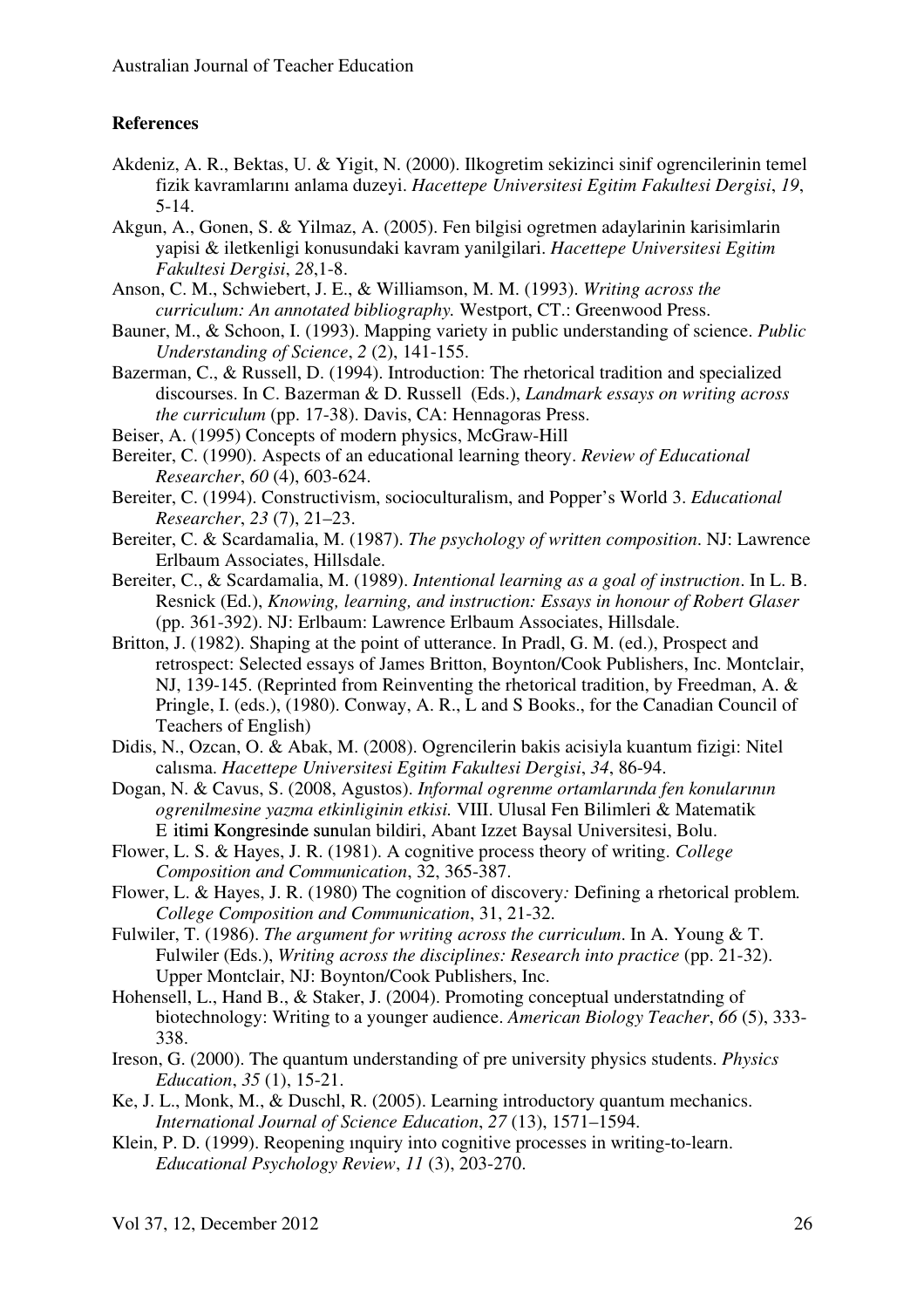- Langer, J. A., & Applebee, A. N. (1987). *How writing shapes thinking: A study of teaching and learning.* Urbana, IL.: National Council of Teachers of English.
- Martin, N., D'Arcy, P., Newton, B., & Parker, R. (1994). The development of writing abilities. In C. Bazerman & D. Russell (Eds.), *Landmark essays in writing across the curriculum* (pp. 33-49). Davis, CA: Hermagoras Press [Reprinted from Writing and learning across the curriculum, 12-34 (1976), Ward Lock Educational UK].

Mashhadi, A., & Woolnough, B. (1999). Insights into students' understanding of quantum physics: Visualizing quantum entities. *European Journal of Physics*, *20*, 511–516.

- Mason, L., & Boscolo, P. (2000). Writing and conceptual change. What changes? *Instructional Science*, *28*, 199–226.
- McLeod, S. H. (1992). Writing across the curriculum: An introduction. In S. H. McLeod & M. Soven (Eds.), *Writing across the curriculum: A guide to developing programs* (pp. 1-11). Newbury Park, CA: Sage.
- Newell, G. E. (1984). Learning from writing in two content areas: A case study/protocol analysis. *Research in the Teaching of English*, 18, 265-287.
- Pearce, D. L. (1984). Writing in content area classrooms. *Reading World*, *23*, 234-241.
- Pospiech, G. (2000). Uncertainity and complementarity: The hearth of quantum physics. *Physics Education*, *35* (6), 393–399.
- Rivard, P. L., & Straw, B. S. (2000). The effect of talk and writing on learning science: An exploratory study. *Science Education*, *84*, 566-593.
- Rubin, H. J. (1983). *Applied social research*. Columbus, OH: Charles E. Merrill Publishing.
- Russell, D. R. (1991). *Writing in the academic disciplines: 1870-1990: A curricular history.*  Carbondale, IL.: Southern Illinois University Press.
- Serway, R. A. & Beichner, R. J. (2000). *Physics For Scientists and Engineers with Modern Physics*, Chapters 1-39 (5<sup>th</sup> Edition). Saunders College Publishing.
- Singh, C., Belloni, M., & Christian, W. (2006). Improving students' understanding of quantum mechanics. *Physics Today*, *59* (8), 43–49.
- Strnad, J. (1981). Quantum physics for beginners. *Physics Education*, *16*, 88-92.
- Styer, D. F. (1996). Common misconceptions regarding quantum mechanics. *American Journal of Physics*, 64, 31–34.
- Sen, A. I. (2000). Kuantum fizigi alan ogretimi konusunda Almanya'da yapilan tartısmalarin son durumu. *Hacettepe Universitesi Egitim Fakultesi Dergisi*, *19*, 122-127.
- Tynjala, P. (1998). Writing as a tool for constructive learning: Students' learning experiences during an experiment. *Higher Education*, 36(2), 209-230.
- Uzoglu, M., Gunel, M., & Buyukkasap, E. (2008, Agustos). *Ogrenme amacli yazma aktivitelerindeki varyasyonun ilkogretim seviyesinde fen konularını ogrenmeye etkisi*. VIII. Ulusal Fen Bilimleri ve Matematik Egitimi Kongresi'nde sunulan bildiri, Abant Izzet Baysal Universitesi, Bolu.
- Yildirim, A. & Simsek, H. (2011). *Sosyal bilimlerde nitel arastırma yontemleri*. Ankara: Seckin Yayincilik.
- Yildiz, A. (2005). *Ilkogretim bolumleri icin modern fizik,* Gunduz Egitim ve Yayincilıik, Ankara.
- Yildiz, A. & Buyukkasap, E. (2011a). The Level of understanding of the photoelectric phenomenon in prospective teachers and the effects of "writing with learning" on their success rates. *Educational Sciences: Theory & Practice*, 11 (4), 2259-2274.
- Yildiz, A. & Buyukkasap, E. (2011b). Prospective teachers' levels of understanding Compton effect and the impact of writing activities for learning purposes on academic success. *International Journal of Human Sciences* 8 (1), 1643-1664.
- Yildiz, A. & Buyukkasap, E. (2011c). Prospective teachers' levels of understanding Heisenberg uncertainty principle and the impact of writing activities for learning purposes on academic success. *Journal of Turkish Science Education*, 8 (4), 134-148.

Vol 37, 12, December 2012 27